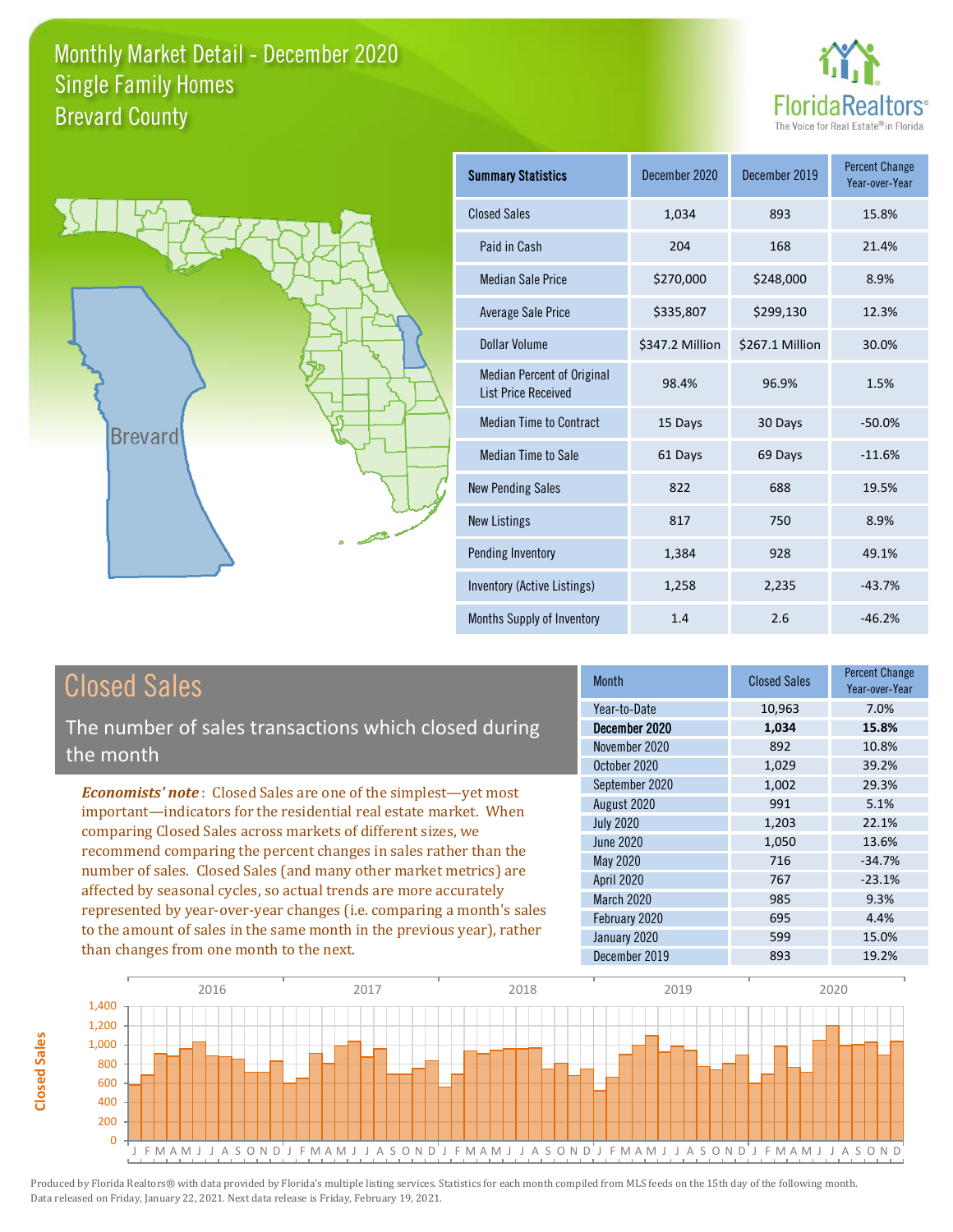this statistic should be interpreted with care.



146 -18.4%

| Cash Sales                                                                     | <b>Month</b>      | <b>Cash Sales</b> | <b>Percent Change</b><br>Year-over-Year |
|--------------------------------------------------------------------------------|-------------------|-------------------|-----------------------------------------|
|                                                                                | Year-to-Date      | 2,066             | $-5.4%$                                 |
| The number of Closed Sales during the month in which                           | December 2020     | 204               | 21.4%                                   |
| buyers exclusively paid in cash                                                | November 2020     | 187               | 10.0%                                   |
|                                                                                | October 2020      | 186               | 14.8%                                   |
|                                                                                | September 2020    | 198               | 28.6%                                   |
|                                                                                | August 2020       | 181               | $-8.1%$                                 |
| <b>Economists' note:</b> Cash Sales can be a useful indicator of the extent to | <b>July 2020</b>  | 218               | 6.9%                                    |
| which investors are participating in the market. Why? Investors are            | June 2020         | 172               | $-1.7%$                                 |
| far more likely to have the funds to purchase a home available up front,       | May 2020          | 123               | $-46.3%$                                |
| whereas the typical homebuyer requires a mortgage or some other                | <b>April 2020</b> | 103               | $-50.5%$                                |
| form of financing. There are, of course, many possible exceptions, so          | <b>March 2020</b> | 183               | $-2.1%$                                 |



# Cash Sales as a Percentage of Closed Sales

The percentage of Closed Sales during the month which were Cash Sales

*Economists' note* : This statistic is simply another way of viewing Cash Sales. The remaining percentages of Closed Sales (i.e. those not paid fully in cash) each month involved some sort of financing, such as mortgages, owner/seller financing, assumed loans, etc.

| <b>Month</b>      | Percent of Closed<br>Sales Paid in Cash | <b>Percent Change</b><br>Year-over-Year |
|-------------------|-----------------------------------------|-----------------------------------------|
| Year-to-Date      | 18.8%                                   | $-11.7%$                                |
| December 2020     | 19.7%                                   | 4.8%                                    |
| November 2020     | 21.0%                                   | $-0.5%$                                 |
| October 2020      | 18.1%                                   | $-17.4%$                                |
| September 2020    | 19.8%                                   | $-0.5%$                                 |
| August 2020       | 18.3%                                   | $-12.4%$                                |
| <b>July 2020</b>  | 18.1%                                   | $-12.6%$                                |
| <b>June 2020</b>  | 16.4%                                   | $-13.2%$                                |
| May 2020          | 17.2%                                   | $-17.7%$                                |
| <b>April 2020</b> | 13.4%                                   | $-35.6%$                                |
| March 2020        | 18.6%                                   | $-10.6%$                                |
| February 2020     | 21.0%                                   | $-21.9%$                                |
| January 2020      | 27.5%                                   | $-5.2%$                                 |
| December 2019     | 18.8%                                   | $-20.0%$                                |

December 2019 168 -4.5%

January 2020 165 165 9.3%

February 2020

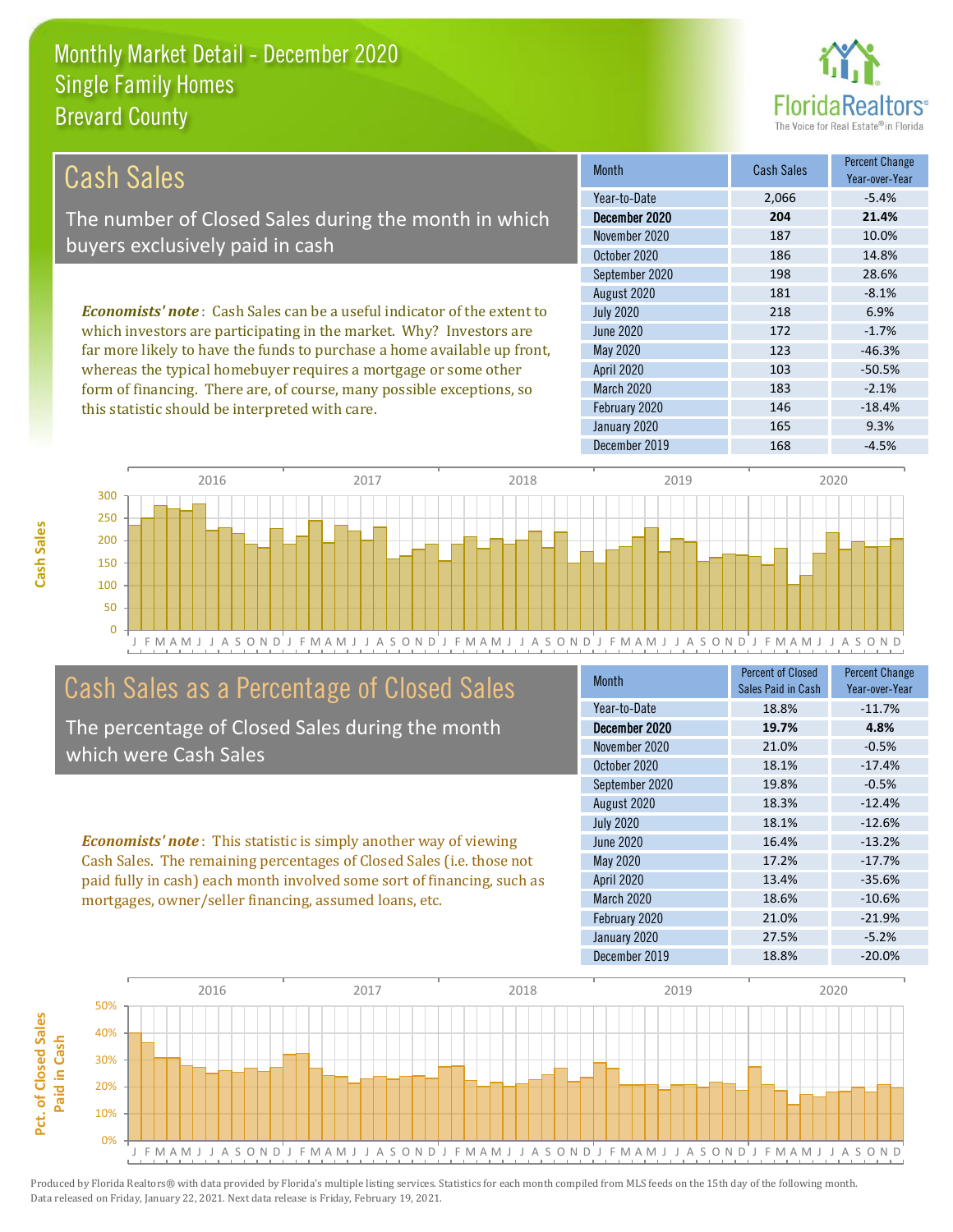

# Median Sale Price

The median sale price reported for the month (i.e. 50% of sales were above and 50% of sales were below)

*Economists' note* : Median Sale Price is our preferred summary statistic for price activity because, unlike Average Sale Price, Median Sale Price is not sensitive to high sale prices for small numbers of homes that may not be characteristic of the market area. Keep in mind that median price trends over time are not always solely caused by changes in the general value of local real estate. Median sale price only reflects the values of the homes that *sold* each month, and the mix of the types of homes that sell can change over time.

| <b>Month</b>      | <b>Median Sale Price</b> | <b>Percent Change</b><br>Year-over-Year |
|-------------------|--------------------------|-----------------------------------------|
| Year-to-Date      | \$260,368                | 9.0%                                    |
| December 2020     | \$270,000                | 8.9%                                    |
| November 2020     | \$275,000                | 14.6%                                   |
| October 2020      | \$274,150                | 14.2%                                   |
| September 2020    | \$260,000                | 8.3%                                    |
| August 2020       | \$268,500                | 14.7%                                   |
| <b>July 2020</b>  | \$266,235                | 9.1%                                    |
| <b>June 2020</b>  | \$260,000                | 4.8%                                    |
| May 2020          | \$250,000                | 4.5%                                    |
| <b>April 2020</b> | \$255,000                | 7.1%                                    |
| March 2020        | \$259,571                | 14.0%                                   |
| February 2020     | \$248,000                | 7.8%                                    |
| January 2020      | \$240,982                | 5.5%                                    |
| December 2019     | \$248,000                | 8.3%                                    |



### Average Sale Price

The average sale price reported for the month (i.e. total sales in dollars divided by the number of sales)

*Economists' note* : Usually, we prefer Median Sale Price over Average Sale Price as a summary statistic for home prices. However, Average Sale Price does have its uses—particularly when it is analyzed alongside the Median Sale Price. For one, the relative difference between the two statistics can provide some insight into the market for higher-end homes in an area.

| <b>Month</b>      | <b>Average Sale Price</b> | <b>Percent Change</b><br>Year-over-Year |
|-------------------|---------------------------|-----------------------------------------|
| Year-to-Date      | \$316,109                 | 11.5%                                   |
| December 2020     | \$335,807                 | 12.3%                                   |
| November 2020     | \$335,521                 | 17.3%                                   |
| October 2020      | \$336,220                 | 22.2%                                   |
| September 2020    | \$323,334                 | 17.6%                                   |
| August 2020       | \$316,208                 | 9.3%                                    |
| <b>July 2020</b>  | \$318,487                 | 10.2%                                   |
| <b>June 2020</b>  | \$317,940                 | 8.8%                                    |
| May 2020          | \$292,052                 | 2.0%                                    |
| <b>April 2020</b> | \$304,395                 | 8.1%                                    |
| March 2020        | \$304,720                 | 11.3%                                   |
| February 2020     | \$296,760                 | 8.0%                                    |
| January 2020      | \$283,356                 | 7.1%                                    |
| December 2019     | \$299,130                 | 8.5%                                    |



Produced by Florida Realtors® with data provided by Florida's multiple listing services. Statistics for each month compiled from MLS feeds on the 15th day of the following month. Data released on Friday, January 22, 2021. Next data release is Friday, February 19, 2021.

**Average Sale Price**

Average Sale Price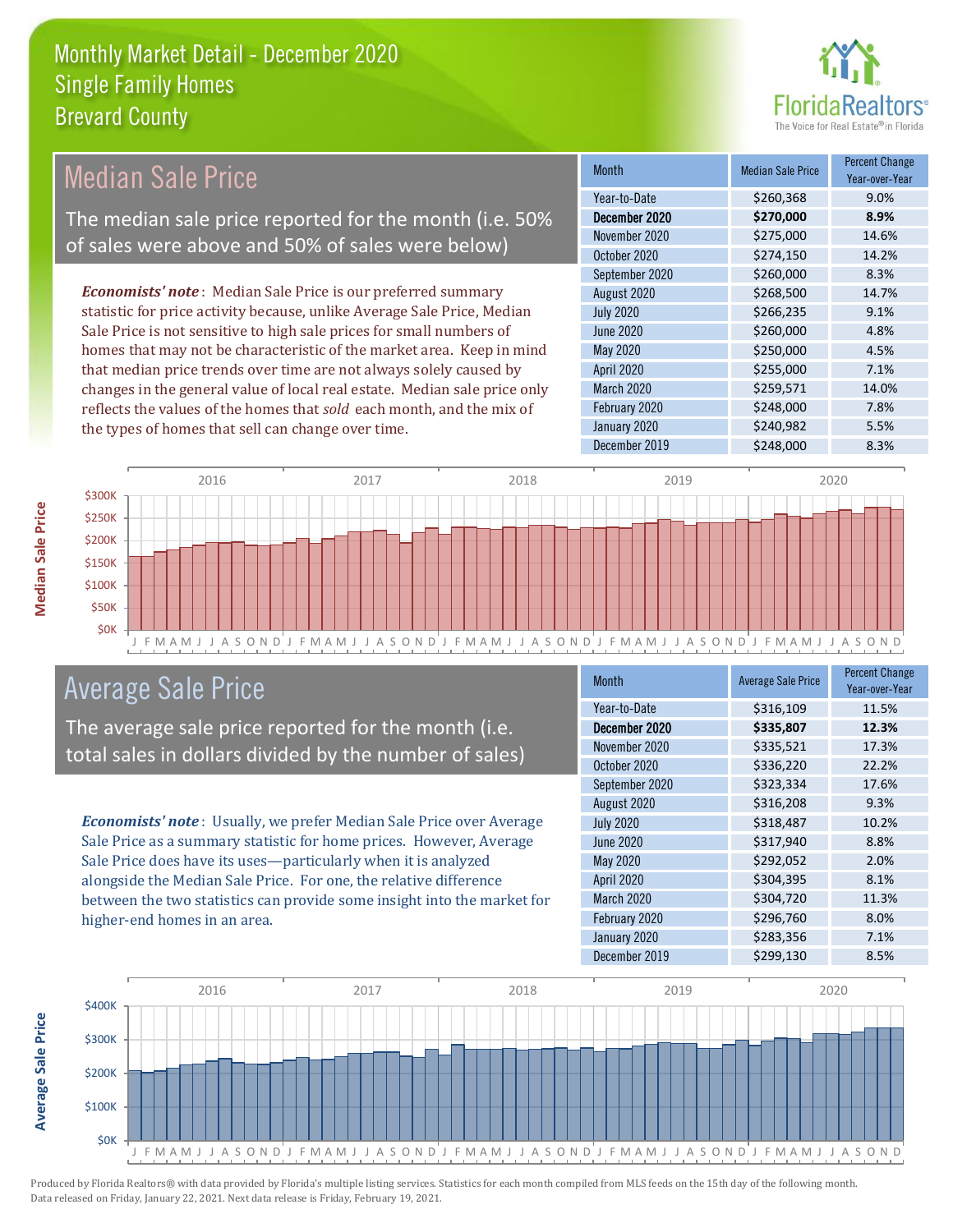

#### ollar Volume

The sum of the sale prices for all sales which closed during the month

*Economists' note* : Dollar Volume is simply the sum of all sale prices in a given time period, and can quickly be calculated by multiplying Closed Sales by Average Sale Price. It is a strong indicator of the health of the real estate industry in a market, and is of particular interest to real estate professionals, investors, analysts, and government agencies. Potential home sellers and home buyers, on the other hand, will likely be better served by paying attention to trends in the two components of Dollar Volume (i.e. sales and prices) individually.

| <b>Month</b>      | Dollar Volume   | <b>Percent Change</b><br>Year-over-Year |
|-------------------|-----------------|-----------------------------------------|
| Year-to-Date      | \$3.5 Billion   | 19.3%                                   |
| December 2020     | \$347.2 Million | 30.0%                                   |
| November 2020     | \$299.3 Million | 30.0%                                   |
| October 2020      | \$346.0 Million | 70.2%                                   |
| September 2020    | \$324.0 Million | 52.1%                                   |
| August 2020       | \$313.4 Million | 14.8%                                   |
| <b>July 2020</b>  | \$383.1 Million | 34.5%                                   |
| <b>June 2020</b>  | \$333.8 Million | 23.6%                                   |
| <b>May 2020</b>   | \$209.1 Million | $-33.4%$                                |
| <b>April 2020</b> | \$233.5 Million | $-17.0%$                                |
| <b>March 2020</b> | \$300.1 Million | 21.6%                                   |
| February 2020     | \$206.2 Million | 12.8%                                   |
| January 2020      | \$169.7 Million | 23.1%                                   |
| December 2019     | \$267.1 Million | 29.4%                                   |



# Median Percent of Original List Price Received

The median of the sale price (as a percentage of the original list price) across all properties selling during the month

*Economists' note* : The Median Percent of Original List Price Received is useful as an indicator of market recovery, since it typically rises as buyers realize that the market may be moving away from them and they need to match the selling price (or better it) in order to get a contract on the house. This is usually the last measure to indicate a market has shifted from down to up, so it is what we would call a *lagging* indicator.

| <b>Month</b>      | Med. Pct. of Orig.<br><b>List Price Received</b> | <b>Percent Change</b><br>Year-over-Year |
|-------------------|--------------------------------------------------|-----------------------------------------|
| Year-to-Date      | 97.7%                                            | 1.3%                                    |
| December 2020     | 98.4%                                            | 1.5%                                    |
| November 2020     | 98.4%                                            | 1.3%                                    |
| October 2020      | 98.1%                                            | 1.6%                                    |
| September 2020    | 98.0%                                            | 1.0%                                    |
| August 2020       | 97.9%                                            | 1.2%                                    |
| <b>July 2020</b>  | 97.4%                                            | 0.9%                                    |
| <b>June 2020</b>  | 97.4%                                            | 0.7%                                    |
| <b>May 2020</b>   | 97.4%                                            | 1.5%                                    |
| <b>April 2020</b> | 97.6%                                            | 1.8%                                    |
| <b>March 2020</b> | 97.3%                                            | 1.6%                                    |
| February 2020     | 97.1%                                            | 1.9%                                    |
| January 2020      | 96.5%                                            | 1.5%                                    |
| December 2019     | 96.9%                                            | 1.6%                                    |



**Med. Pct. of Orig.** 

Med. Pct. of Orig.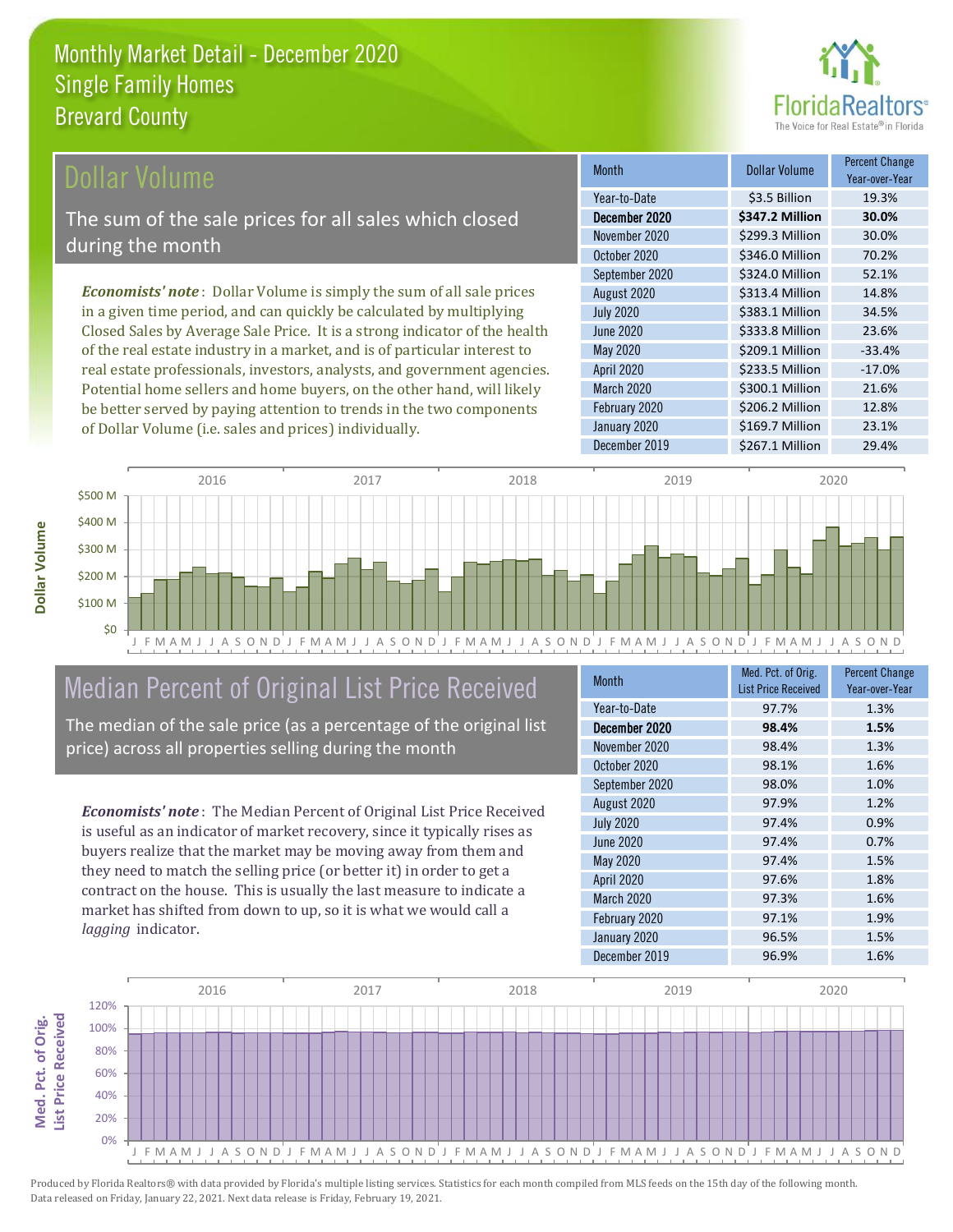

# Median Time to Contract

The median number of days between the listing date and contract date for all Closed Sales during the month

*Economists' note* : Like Time to Sale, Time to Contract is a measure of the length of the home selling process calculated for sales which closed during the month. The difference is that Time to Contract measures the number of days between the initial listing of a property and the signing of the contract which eventually led to the closing of the sale. When the gap between Median Time to Contract and Median Time to Sale grows, it is usually a sign of longer closing times and/or declining numbers of cash sales.

| Month             | <b>Median Time to</b><br>Contract | <b>Percent Change</b><br>Year-over-Year |
|-------------------|-----------------------------------|-----------------------------------------|
| Year-to-Date      | 24 Days                           | $-35.1%$                                |
| December 2020     | 15 Days                           | $-50.0%$                                |
| November 2020     | 14 Days                           | $-51.7%$                                |
| October 2020      | 19 Days                           | $-50.0%$                                |
| September 2020    | 19 Days                           | $-38.7%$                                |
| August 2020       | 21 Days                           | $-30.0%$                                |
| <b>July 2020</b>  | 30 Days                           | $-6.3%$                                 |
| <b>June 2020</b>  | 38 Days                           | 5.6%                                    |
| <b>May 2020</b>   | 26 Days                           | $-31.6%$                                |
| <b>April 2020</b> | 20 Days                           | $-51.2%$                                |
| March 2020        | 31 Days                           | $-36.7%$                                |
| February 2020     | 38 Days                           | $-33.3%$                                |
| January 2020      | 36 Days                           | $-33.3%$                                |
| December 2019     | 30 Days                           | $-31.8%$                                |



## Median Time to Sale

**Median Time to** 

**Median Time to** 

The median number of days between the listing date and closing date for all Closed Sales during the month

*Economists' note* : Time to Sale is a measure of the length of the home selling process, calculated as the number of days between the initial listing of a property and the closing of the sale. *Median* Time to Sale is the amount of time the "middle" property selling this month was on the market. That is, 50% of homes selling this month took *less* time to sell, and 50% of homes took *more* time to sell. Median Time to Sale gives a more accurate picture than Average Time to Sale, which can be skewed upward by small numbers of properties taking an abnormally long time to sell.

| Month             | <b>Median Time to Sale</b> | <b>Percent Change</b><br>Year-over-Year |
|-------------------|----------------------------|-----------------------------------------|
| Year-to-Date      | 71 Days                    | $-7.8%$                                 |
| December 2020     | 61 Days                    | $-11.6%$                                |
| November 2020     | 60 Days                    | $-10.4%$                                |
| October 2020      | 66 Days                    | $-14.3%$                                |
| September 2020    | 65 Days                    | $-11.0%$                                |
| August 2020       | 67 Days                    | $-5.6%$                                 |
| <b>July 2020</b>  | 75 Days                    | 1.4%                                    |
| <b>June 2020</b>  | 85 Days                    | 13.3%                                   |
| <b>May 2020</b>   | 72 Days                    | $-8.9%$                                 |
| <b>April 2020</b> | 63 Days                    | $-20.3%$                                |
| March 2020        | 75 Days                    | $-16.7%$                                |
| February 2020     | 83 Days                    | $-11.7%$                                |
| January 2020      | 79 Days                    | $-14.1%$                                |
| December 2019     | 69 Days                    | $-15.9%$                                |

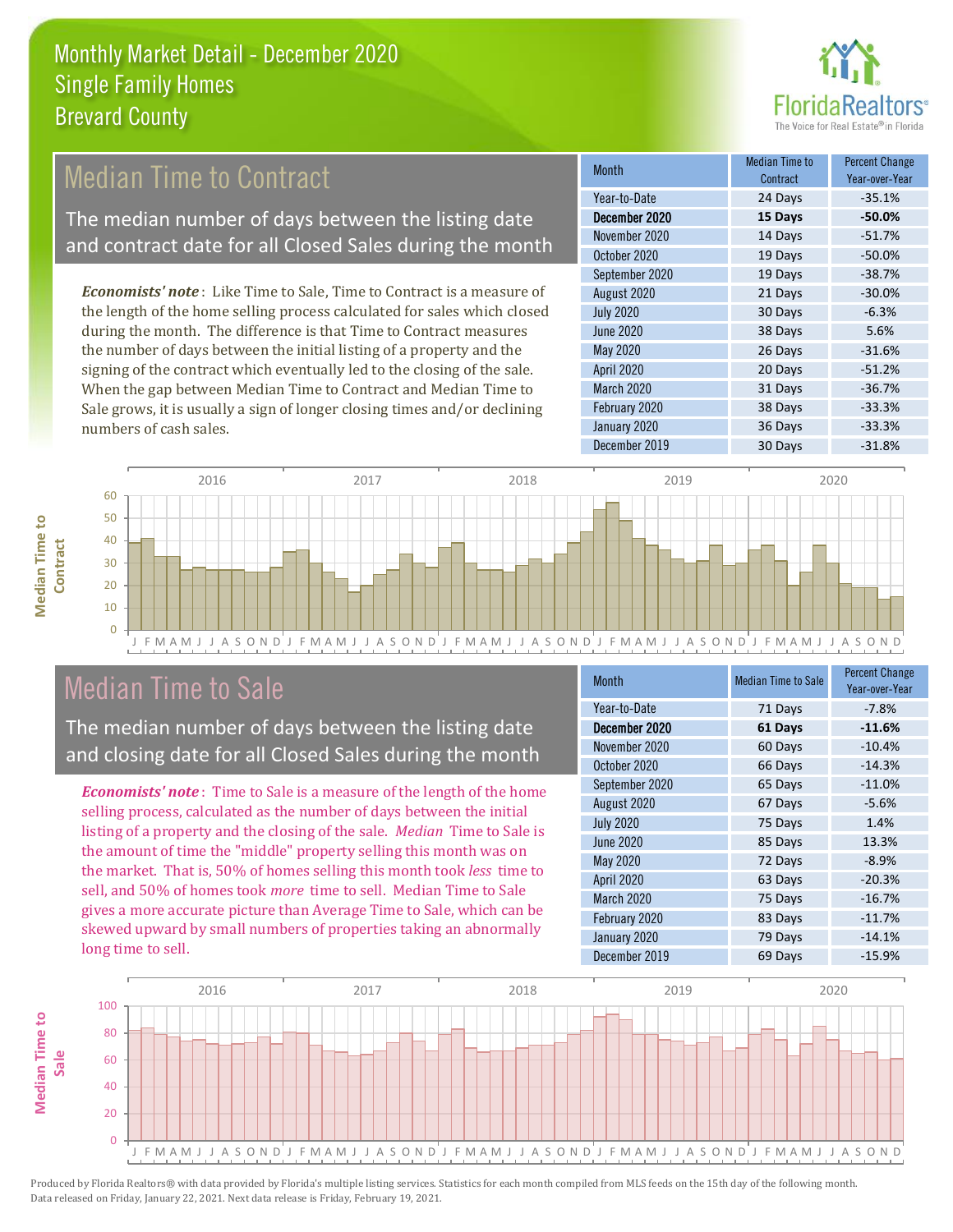

| New Pending Sales                                                              | <b>Month</b>      | <b>New Pending Sales</b> | <b>Percent Change</b><br>Year-over-Year |
|--------------------------------------------------------------------------------|-------------------|--------------------------|-----------------------------------------|
|                                                                                | Year-to-Date      | 12,321                   | 10.0%                                   |
| The number of listed properties that went under                                | December 2020     | 822                      | 19.5%                                   |
| contract during the month                                                      | November 2020     | 912                      | 10.1%                                   |
|                                                                                | October 2020      | 1.103                    | 18.0%                                   |
|                                                                                | September 2020    | 1.060                    | 35.2%                                   |
| <b>Economists' note</b> : Because of the typical length of time it takes for a | August 2020       | 1,090                    | 22.1%                                   |
| sale to close, economists consider Pending Sales to be a decent                | <b>July 2020</b>  | 1.148                    | 14.2%                                   |
| indicator of potential future Closed Sales. It is important to bear in         | June 2020         | 1.290                    | 30.6%                                   |
| mind, however, that not all Pending Sales will be closed successfully.         | May 2020          | 1.204                    | 17.8%                                   |
| So, the effectiveness of Pending Sales as a future indicator of Closed         | <b>April 2020</b> | 734                      | $-35.5%$                                |

J F M A M J J A S O N D J F M A M J J A S O N D J F M A M J J A S O N D J F M A M J J A S O N D J F M A M J J A S O N D  $\overline{0}$ 200 400 600 800 1,000 1,200 1,400 2016 2017 2018 2019 2020

# New Listings

distressed properties for sale.

The number of properties put onto the market during the month

Sales is susceptible to changes in market conditions such as the availability of financing for homebuyers and the inventory of

*Economists' note* : New Listings tend to rise in delayed response to increasing prices, so they are often seen as a lagging indicator of market health. As prices rise, potential sellers raise their estimations of value—and in the most recent cycle, rising prices have freed up many potential sellers who were previously underwater on their mortgages. Note that in our calculations, we take care to not include properties that were recently taken off the market and quickly relisted, since these are not really *new* listings.

| <b>Month</b>      | <b>New Listings</b> | <b>Percent Change</b><br>Year-over-Year |
|-------------------|---------------------|-----------------------------------------|
| Year-to-Date      | 12,363              | 0.7%                                    |
| December 2020     | 817                 | 8.9%                                    |
| November 2020     | 888                 | $-7.4%$                                 |
| October 2020      | 1,144               | 4.8%                                    |
| September 2020    | 1,000               | 10.0%                                   |
| August 2020       | 949                 | $-3.5%$                                 |
| <b>July 2020</b>  | 1,132               | 3.8%                                    |
| <b>June 2020</b>  | 993                 | $-2.9%$                                 |
| May 2020          | 1,140               | 1.6%                                    |
| <b>April 2020</b> | 904                 | $-16.9%$                                |
| March 2020        | 1,216               | 8.5%                                    |
| February 2020     | 1,110               | 4.7%                                    |
| January 2020      | 1,070               | $-1.3%$                                 |
| December 2019     | 750                 | 7.1%                                    |

March 2020 930 -18.8% February 2020 1,075 16.2% January 2020 953 12.0% December 2019 **688** 12.4%



**New Listings**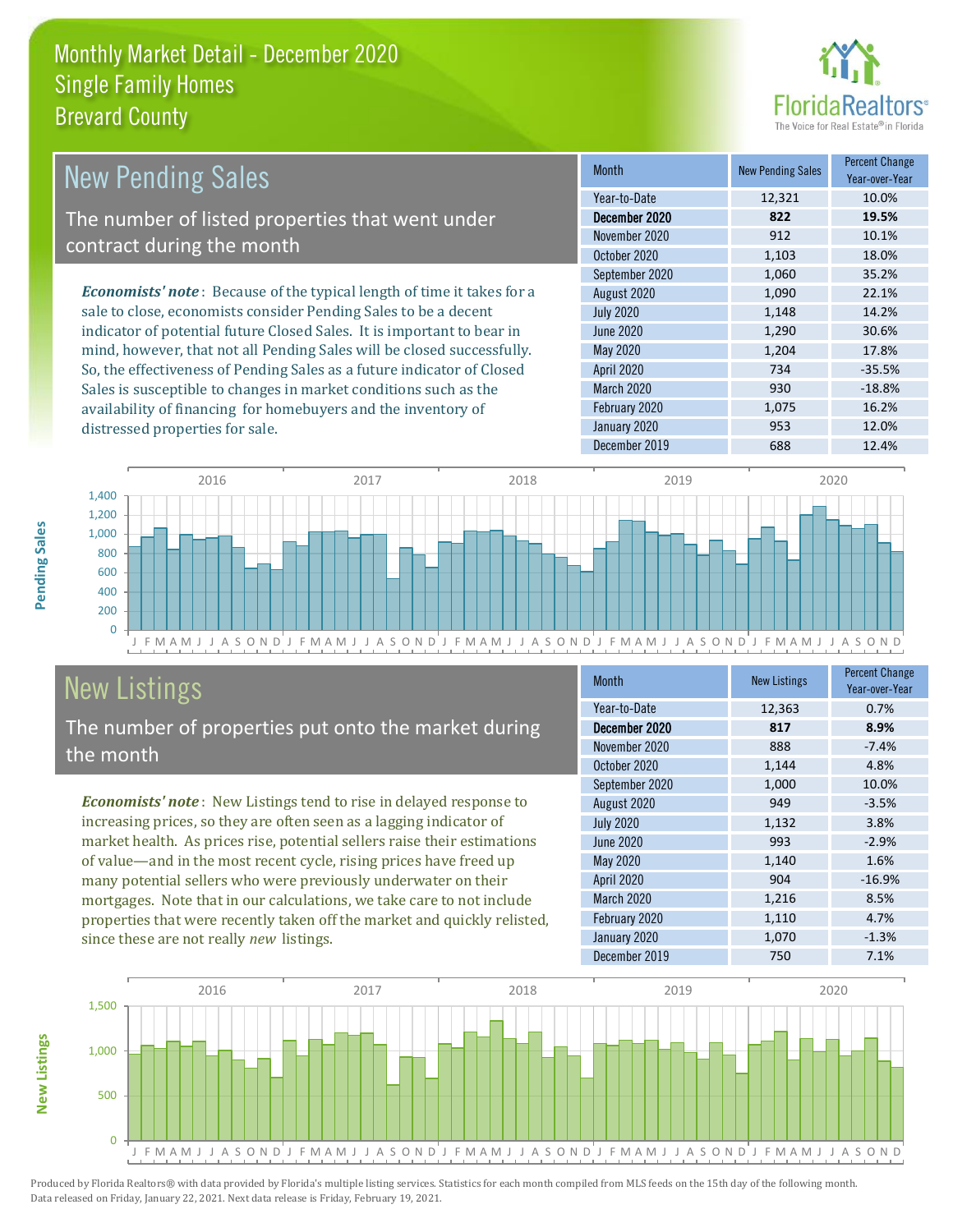

# Inventory (Active Listings)

The number of property listings active at the end of the month

*Economists' note* : There are a number of ways to define and calculate Inventory. Our method is to simply count the number of active listings on the last day of the month, and hold this number to compare with the same month the following year. Inventory rises when New Listings are outpacing the number of listings that go off-market (regardless of whether they actually sell). Likewise, it falls when New Listings aren't keeping up with the rate at which homes are going off-market.

| Month                    | Inventory | <b>Percent Change</b><br>Year-over-Year |
|--------------------------|-----------|-----------------------------------------|
| <b>YTD (Monthly Avg)</b> | 1,824     | $-27.5%$                                |
| December 2020            | 1,258     | $-43.7%$                                |
| November 2020            | 1,332     | $-42.9%$                                |
| October 2020             | 1,375     | $-41.4%$                                |
| September 2020           | 1,393     | $-39.8%$                                |
| August 2020              | 1,517     | $-34.4%$                                |
| <b>July 2020</b>         | 1,691     | $-29.7%$                                |
| June 2020                | 1,767     | $-27.4%$                                |
| May 2020                 | 2,220     | $-13.0%$                                |
| <b>April 2020</b>        | 2,436     | $-5.8%$                                 |
| March 2020               | 2,387     | $-13.8%$                                |
| February 2020            | 2,238     | $-24.2%$                                |
| January 2020             | 2,272     | $-22.9%$                                |
| December 2019            | 2,235     | $-20.4%$                                |



# Months Supply of Inventory

An estimate of the number of months it will take to deplete the current Inventory given recent sales rates

*Economists' note* : MSI is a useful indicator of market conditions. The benchmark for a balanced market (favoring neither buyer nor seller) is 5.5 months of inventory. Anything higher is traditionally a buyers' market, and anything lower is a sellers' market. There is no single accepted way of calculating MSI. A common method is to divide current Inventory by the most recent month's Closed Sales count, but this count is a usually poor predictor of future Closed Sales due to seasonal cycles. To eliminate seasonal effects, we use the 12-month average of monthly Closed Sales instead.

| <b>Month</b>             | <b>Months Supply</b> | <b>Percent Change</b><br>Year-over-Year |
|--------------------------|----------------------|-----------------------------------------|
| <b>YTD (Monthly Avg)</b> | 2.0                  | $-33.3%$                                |
| December 2020            | 1.4                  | $-46.2%$                                |
| November 2020            | 1.5                  | $-46.4%$                                |
| October 2020             | 1.5                  | $-46.4%$                                |
| September 2020           | 1.6                  | $-42.9%$                                |
| August 2020              | 1.8                  | $-35.7%$                                |
| <b>July 2020</b>         | 2.0                  | $-31.0%$                                |
| June 2020                | 2.1                  | $-27.6%$                                |
| <b>May 2020</b>          | 2.7                  | $-10.0%$                                |
| <b>April 2020</b>        | 2.9                  | $-6.5%$                                 |
| March 2020               | 2.7                  | $-20.6%$                                |
| February 2020            | 2.6                  | $-27.8%$                                |
| January 2020             | 2.6                  | $-27.8%$                                |
| December 2019            | 2.6                  | $-23.5%$                                |

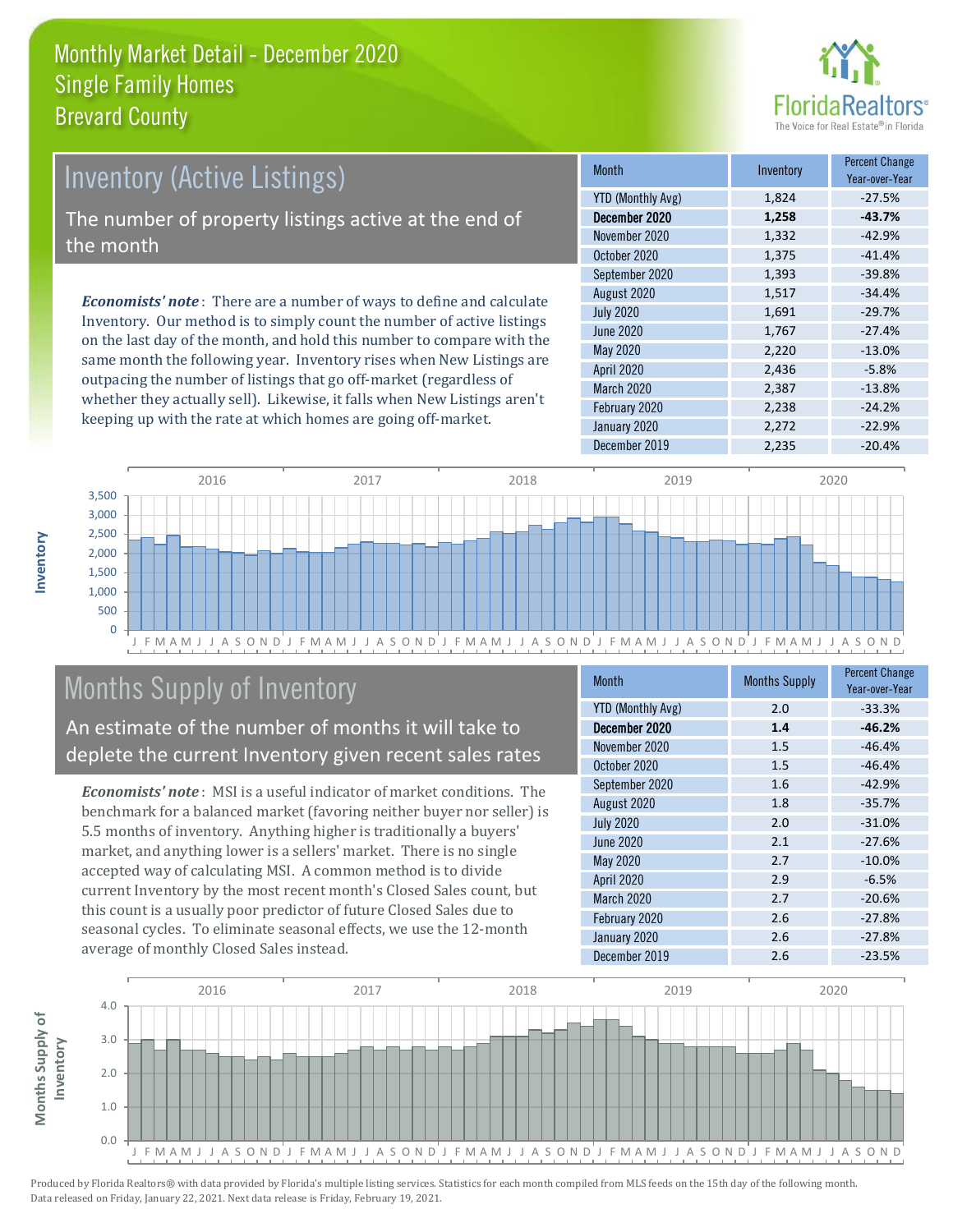

#### *Economists' note:* Closed Sales are one of the simplest—yet most important—indicators for the residential real estate market. When comparing Closed Sales across markets of different sizes, we recommend comparing the percent changes in sales rather than the number of sales. Closed Sales (and many other market metrics) are affected by seasonal cycles, so actual trends are more accurately represented by year-over-year changes (i.e. comparing a month's sales to the amount of sales in the same month in the previous year), rather than changes from one month to the next. \$1,000,000 or more 22 69.2% \$250,000 - \$299,999 191 43.6% \$300,000 - \$399,999 220 44.7% \$400,000 - \$599,999 135 20.5% \$600,000 - \$999,999 58 114.8% \$150,000 - \$199,999 142 -20.2% \$200,000 - \$249,999 223 18.0% \$100,000 - \$149,999 30 -59.5% Sale Price Closed Sales Percent Change Year-over-Year Less than \$50,000 2 100.0%  $$50.000 - $99.999$  11  $-21.4\%$ 150 200 250 December 2019 December 2020 150 200 250 Closed Sales by Sale Price The number of sales transactions which closed during the month

\$250,000 - \$299,999

\$300,000 - \$399,999

\$400,000 - \$599,999

### Median Time to Contract by Sale Price The median number of days between the listing date and contract date for all Closed Sales during the month

\$100,000 - \$149,999

\$150,000 - \$199,999

\$200,000 - \$249,999

*Economists' note* : Like Time to Sale, Time to Contract is a measure of the length of the home selling process calculated for sales which closed during the month. The difference is that Time to Contract measures the number of days between the initial listing of a property and the signing of the contract which eventually led to the closing of the sale. When the gap between Median Time to Contract and Median Time to Sale grows, it is usually a sign of longer closing times and/or declining numbers of cash sales.

| Sale Price            | Median Time to<br>Contract | <b>Percent Change</b><br>Year-over-Year |
|-----------------------|----------------------------|-----------------------------------------|
| Less than \$50,000    | 2 Days                     | $-90.0%$                                |
| $$50,000 - $99,999$   | 12 Days                    | $-58.6%$                                |
| $$100,000 - $149,999$ | 13 Days                    | 8.3%                                    |
| \$150,000 - \$199,999 | 11 Days                    | $-60.7%$                                |
| \$200,000 - \$249,999 | 13 Days                    | $-45.8%$                                |
| \$250,000 - \$299,999 | 17 Days                    | $-46.9%$                                |
| \$300,000 - \$399,999 | 15 Days                    | $-40.0%$                                |
| \$400,000 - \$599,999 | 17 Days                    | $-68.5%$                                |
| \$600,000 - \$999,999 | 35 Days                    | $-37.5%$                                |
| \$1,000,000 or more   | 10 Days                    | $-95.2%$                                |

\$600,000 - \$999,999

\$1,000,000 or more

 $\Omega$ 50 100



Produced by Florida Realtors® with data provided by Florida's multiple listing services. Statistics for each month compiled from MLS feeds on the 15th day of the following month. Data released on Friday, January 22, 2021. Next data release is Friday, February 19, 2021.

 $\Omega$ 50 100

> Less than \$50,000

\$50,000 - \$99,999

**Median Time to Contract**

**Median Time to Contract**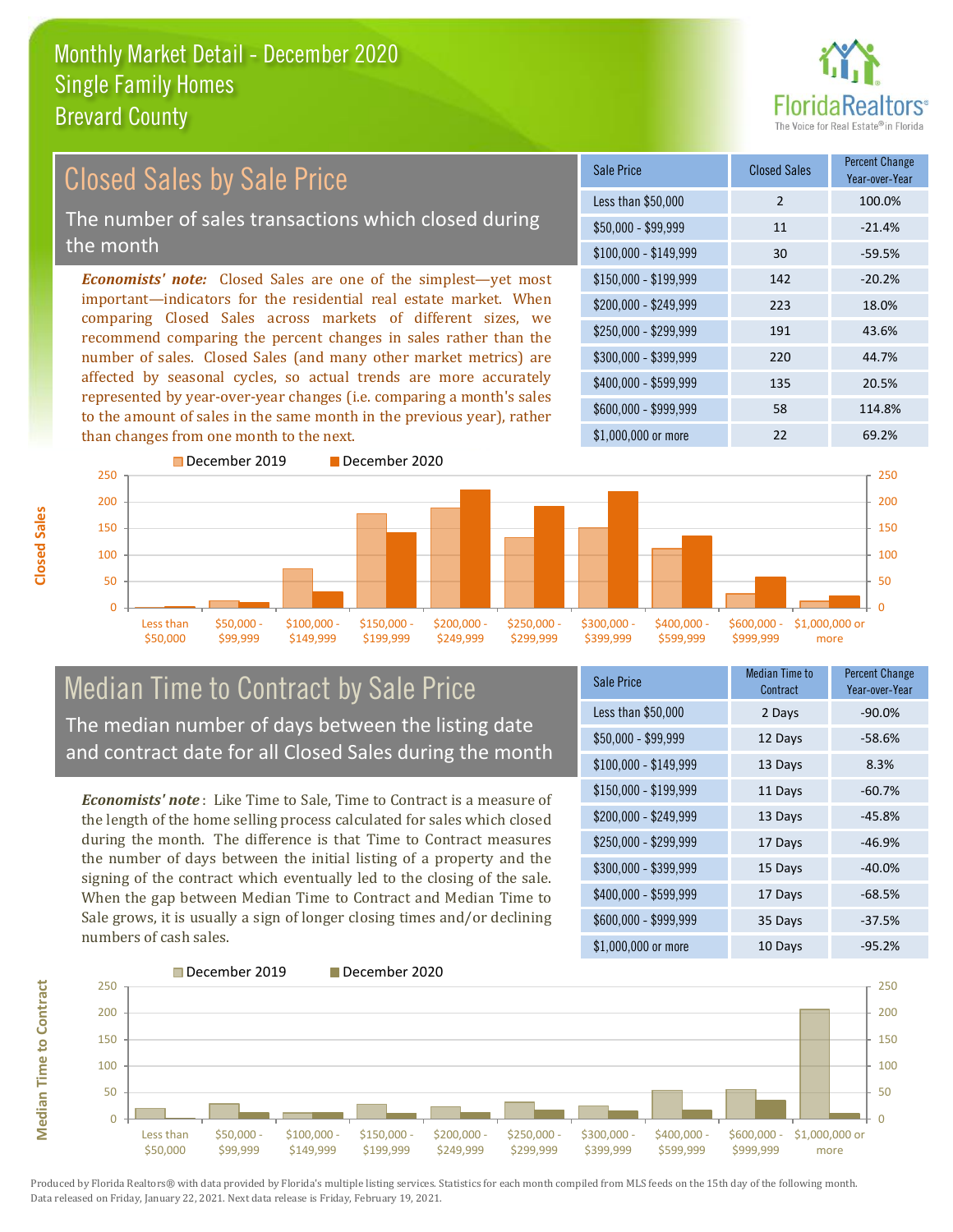

#### New Listings by Initial Listing Price The number of properties put onto the market during the month

*Economists' note:* New Listings tend to rise in delayed response to increasing prices, so they are often seen as a lagging indicator of market health. As prices rise, potential sellers raise their estimations of value—and in the most recent cycle, rising prices have freed up many potential sellers who were previously underwater on their mortgages. Note that in our calculations, we take care to not include properties that were recently taken off the market and quickly relisted, since these are not really *new* listings.

| <b>Initial Listing Price</b> | <b>New Listings</b> | <b>Percent Change</b><br>Year-over-Year |
|------------------------------|---------------------|-----------------------------------------|
| Less than \$50,000           | $\mathbf{1}$        | $-66.7%$                                |
| $$50,000 - $99,999$          | 13                  | $-13.3%$                                |
| $$100,000 - $149,999$        | 25                  | $-52.8%$                                |
| $$150,000 - $199,999$        | 114                 | $-18.6%$                                |
| \$200,000 - \$249,999        | 168                 | $-4.5%$                                 |
| \$250,000 - \$299,999        | 162                 | 36.1%                                   |
| \$300,000 - \$399,999        | 162                 | 40.9%                                   |
| \$400,000 - \$599,999        | 105                 | 29.6%                                   |
| \$600,000 - \$999,999        | 44                  | 15.8%                                   |
| \$1,000,000 or more          | 23                  | 130.0%                                  |



December 2019 December 2020



#### Inventory by Current Listing Price The number of property listings active at the end of the month

*Economists' note* : There are a number of ways to define and calculate Inventory. Our method is to simply count the number of active listings on the last day of the month, and hold this number to compare with the same month the following year. Inventory rises when New Listings are outpacing the number of listings that go off-market (regardless of whether they actually sell). Likewise, it falls when New Listings aren't keeping up with the rate at which homes are going off-market.

| <b>Current Listing Price</b> | Inventory    | <b>Percent Change</b><br>Year-over-Year |
|------------------------------|--------------|-----------------------------------------|
| Less than \$50,000           | $\mathbf{1}$ | $-66.7%$                                |
| $$50,000 - $99,999$          | 12           | $-57.1%$                                |
| $$100,000 - $149,999$        | 34           | $-71.9%$                                |
| $$150,000 - $199,999$        | 137          | $-57.3%$                                |
| \$200,000 - \$249,999        | 198          | $-40.2%$                                |
| \$250,000 - \$299,999        | 241          | $-27.2%$                                |
| \$300,000 - \$399,999        | 236          | $-36.4%$                                |
| \$400,000 - \$599,999        | 178          | $-53.8%$                                |
| \$600,000 - \$999,999        | 136          | $-43.6%$                                |
| \$1,000,000 or more          | 85           | $-17.5%$                                |



Produced by Florida Realtors® with data provided by Florida's multiple listing services. Statistics for each month compiled from MLS feeds on the 15th day of the following month. Data released on Friday, January 22, 2021. Next data release is Friday, February 19, 2021.

**Inventory**